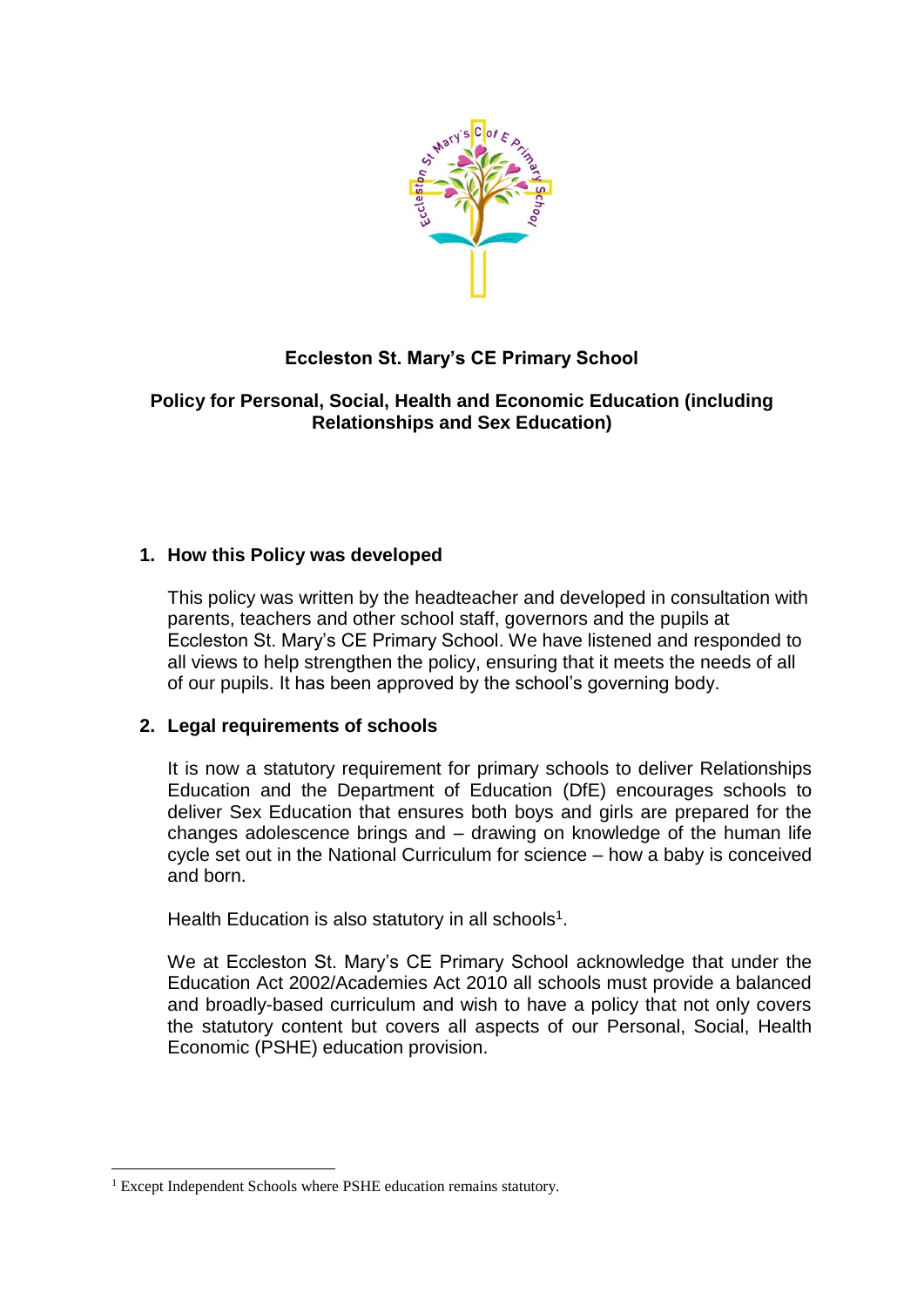## **3. What Personal, Social, Health and Economic (PSHE) education including Relationships Education, is:**

Our PSHE education, including statutory Relationships and Health education, and non-statutory sex education, as recommended by the DfE, provides a framework though which key skills, attributes and knowledge can be developed and applied. This promotes positive behaviour, good mental health and wellbeing, resilience and achievement, helping children to stay safe online, develop healthy and safe relationships, making sense of media messages, challenging extreme views and having the skills and attributes to negotiate and assert themselves now and in the future.

The school's PSHE provision supports the school's aims of developing confident citizens and successful learners who are creative, resourceful and able to identify and solve problems. The social and emotional development of pupils is embedded throughout the entire school's curriculum and culture. The school has a powerful combination of a planned thematic PSHE program, built around a spiral curriculum of recurring themes, designed to:

- 1. Give pupils the knowledge and develop the self-esteem, confidence and self-awareness to make informed choices and decisions;
- 2. Encourage and support the development of social skills and social awareness;
- 3. Enable pupils to make sense of their own personal and social experiences;
- 4. Promote responsible attitudes towards the maintenance of good physical and mental health, supported by a safe and healthy lifestyle;
- 5. Enable effective interpersonal relationships and develop a caring attitude towards others;
- 6. Encourage a caring attitude towards and responsibility for the environment;
- 7. Help our pupils understand and manage their feelings, build resilience and be independent, curious problem solvers;
- 8. Understand how society works and the laws, rights and responsibilities involved.

We know there is a proven link between pupils' health and wellbeing, and their academic progress. Crucial skills and positive attitudes developed through comprehensive Personal, Social, Health and Economic education are critical to ensuring children are effective learners.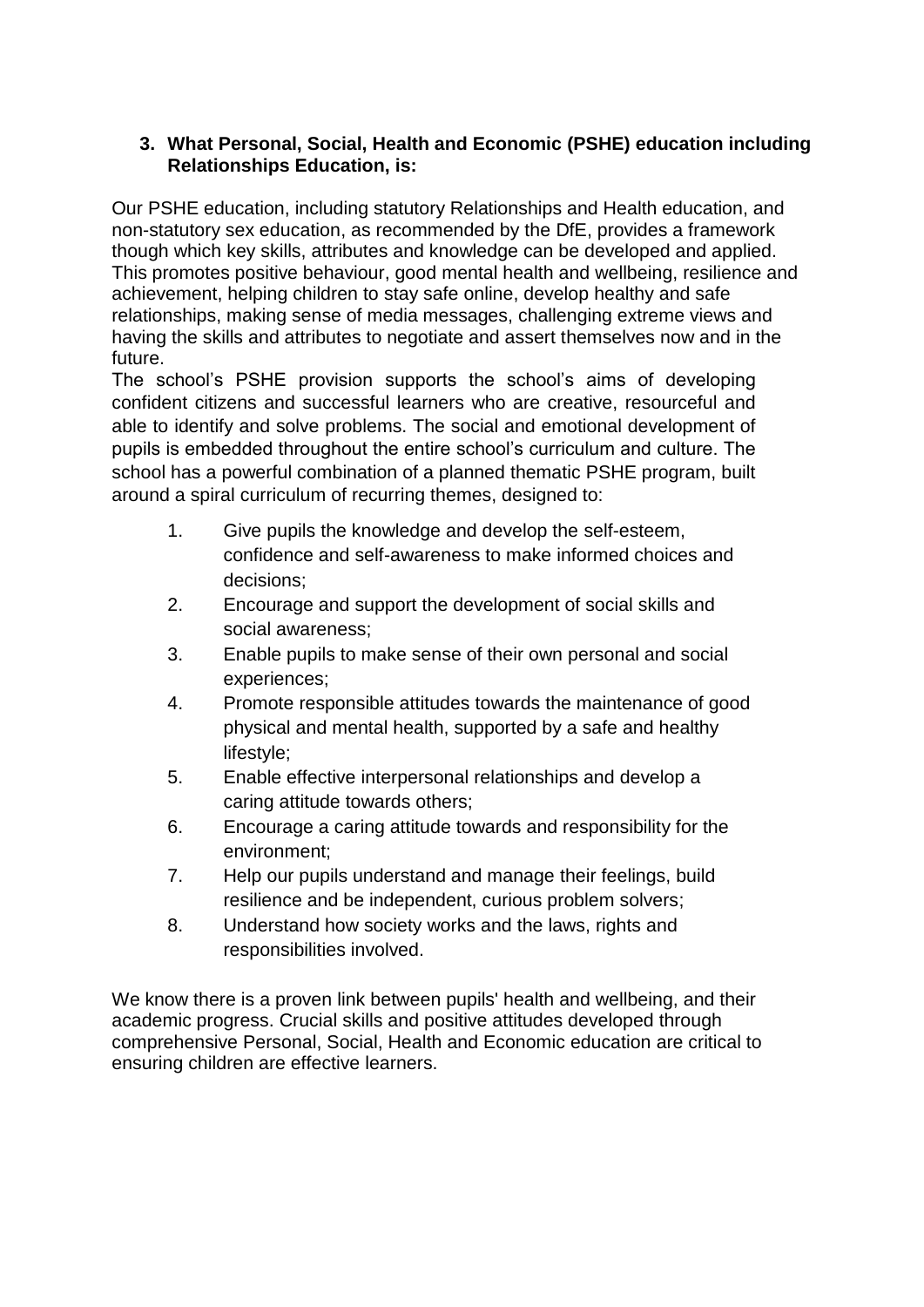#### **4. How PSHE education, including Relationships Education, is provided and who is responsible for this**

At Eccleston St. Mary's CE Primary School we use SCARF, a comprehensive scheme of work for PSHE and Wellbeing education. An overview of SCARF can be found on the school website. It covers all of the DfE's new statutory requirements for Relationships Education and Health Education, including non-statutory Sex Education, and the PSHE Association's Programme of Study's recommended learning opportunities, as well as contributing to different subject areas in the [National Curriculum.](https://www.coramlifeeducation.org.uk/scarf/national-curriculum/)

We follow the six suggested half termly units and adapt the scheme of work where necessary to meet the local circumstances of our school, for example, we may use our local environment as the starting point for aspects of our work. The school council are also consulted as part of our planning, to ensure pupil voice is considered and fed into the planned programme.

Our PSHE subject lead, Mrs Rodofile, works in conjunction with teaching staff in each year group and the phase leads (EYFS, KS1 and KS2) and is responsible for ensuring that all staff are equipped with the knowledge, skills and resources to deliver PSHE education confidently. Teachers can access a range of teaching support resources within SCARF, including guidance documents and teacher training films. Any teacher wanting further support should contact the PSHE subject lead in the first instance to discuss their training needs.

Class teachers follow the suggested six half termly units provided by SCARF for each year. Lessons can be a weekly standalone PSHE lesson or be cross curricular. The lesson plans list the specific learning objectives for each lesson and provide support for how to teach the lessons; class teachers and our PSHE lead often discuss this on an informal basis.

We have chosen SCARF as our PSHE resource because the lessons build upon children's prior learning; we have assessed the content and feel that it is relevant and sensitive to the needs of the children. There is planned progression across the SCARF scheme of work, so that children are increasingly and appropriately challenged as they move up through the school. Assessment is completed by the class teacher using the SCARF Summative Assessment 'I can…' statements, alongside the lesson plan learning outcomes to demonstrate progression of both skills and knowledge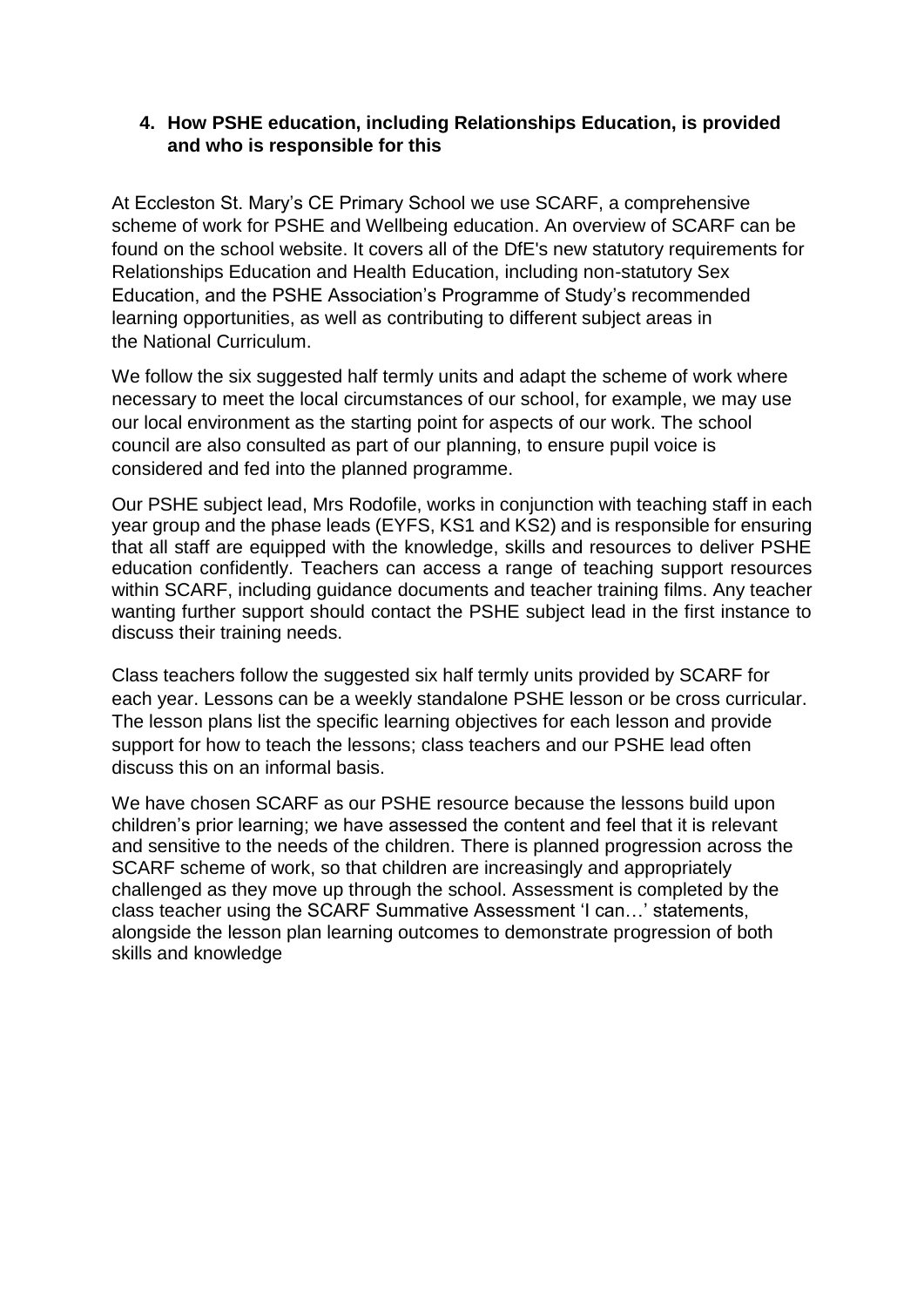## **5. What is being taught**

The SCARF medium term planning for both Key stage 1 and 2 and the Early Years Foundation Stage and the overview of our Science programmes of study can be found on the school website.

## **The Early Years Foundation Stage**

In the Early Years Foundation Stage, PSHE education is about making connections; it's strongly linked to child-led activities, including play. PSHE is taught through activities that are part of topics, as well as on an individual basis to develop personal skills such as dressing, feeding and toileting. Positive experiences are built through daily opportunities, to share and enjoy a range of different activities. Children are given the opportunity to engage in social activities, as members of a small group or occasionally during whole-school activities.

# **KS1 and KS2**

The SCARF programme divides the year into 6 themed units:

- 1. Me and My Relationships: includes content on feelings, emotions, conflict resolution and friendships;
- 2. Valuing Difference: a focus on respectful relationships and British values;
- 3. Keeping Myself Safe: looking at keeping ourselves healthy and safe
- 4. Rights and Responsibilities: learning about money, living the wider world and the environment;
- 5. Being My Best: developing skills in keeping healthy, developing a growth mindset (resilience), goal-setting and achievement;
- 6. Growing and Changing: finding out about the human body, the changes that take place from birth to old age and being safe.

Children are encouraged to engage in activities that promote an understanding of themselves as growing and changing individuals, and as members of a wider community, based on their own first hand experiences. These activities also encourage pupils to understand how their choices and behaviours can affect others. They are encouraged to play and learn alongside – then collaboratively with – their peers. They may use their personal and social skills to develop or extend these activities. Children are also given the opportunity to make choices about their health and environment and are encouraged to develop a caring attitude towards others.

Within National Curriculum Science in Y2, the children learn that animals, including humans, have offspring that grow into adults. They should be introduced to the concepts of reproduction and growth, but not how reproduction occurs. In Y5, children are taught about the life cycles of humans and animals, including reproduction. They also learn about the changes that happen in humans from birth to old age. This includes learning what happens in puberty.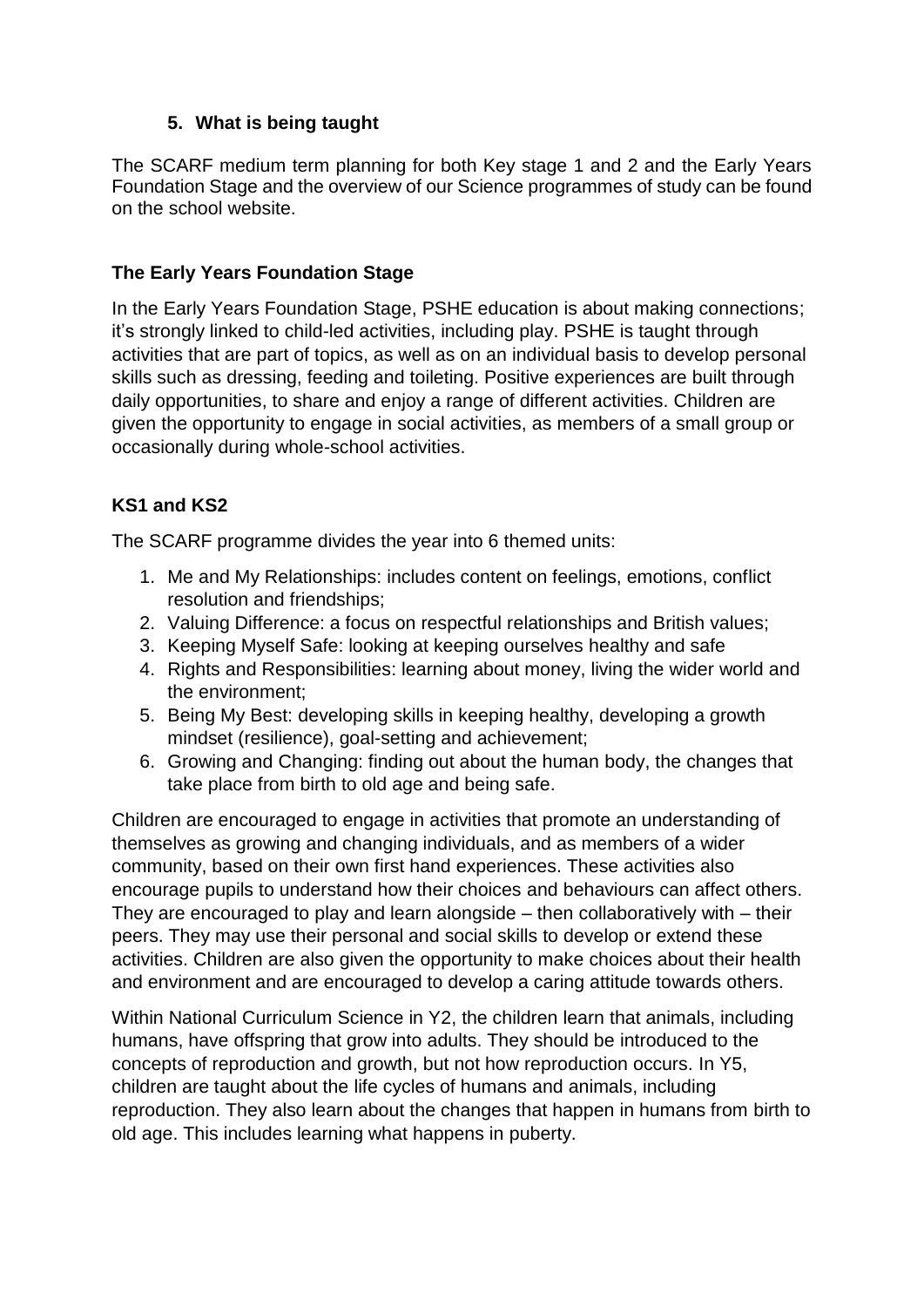It is important that the transition phase before moving to secondary school supports pupils' ongoing emotional and physical development effectively. The DfE recommends that all primary schools should have a sex education programme, tailored to the age and the physical and emotional maturity of the pupils. Within our non-statutory sex education that takes place in Y6 children will learn about how a baby is conceived, whether through sexual intercourse or IVF. This information builds on content they have previously learnt in the programme about relationships, puberty changes and reproduction; it lays the foundations for their ongoing Relationships and Sex Education in their secondary phase.

# **6. How PSHE education, including Relationships Education, is taught**

PSHE lessons are taught by the class teacher once a week in a timetabled PSHE lesson, throughout the whole year in the usual classes, in mixed sex groupings, using a range of interactive teaching methods, e.g. activity sheets, films, songs, online games, and drama techniques.

To ensure that children feel comfortable to learn about a range of topics, we create a safe learning environment using a group agreement at the beginning of lessons or topics. This includes a confidentiality statement understood by adults and children. The teachers will also use a range of skills, including distancing techniques and the anonymous question box. Teachers will answer children's questions factually and honestly in an age appropriate way and respond to any disclosures following the schools safeguarding procedures/child protection policy which can be found on the school website.

Support is provided to children experiencing difficulties on a one-to-one basis.

## **7. How PSHE education is monitored, evaluated and assessed**

We use three methods of monitoring and assessing learning within PSHE at Eccleston St. Mary's CE Primary School:

#### **SCARF Progress**

For each of the six units we carry out a specially designed pre- and post-unit assessment activity. Conducted twice, first at the beginning of the unit to determine where the children are at; and then again at the end of the unit, enabling us to monitor progress, record key points and identify areas for further development. This both teacher and child to see what progress has been made over the course of each half- termly unit of lesson plans.

#### **SCARF Success**

At the end of a unit we consider a range of 'I can' statements, which summarise children's learning against the unit's key learning outcomes.

## **Wearing my SCARF**

This approach encourages children to reflect personally on their learning. They can record what they found helpful, thought-provoking, challenging and where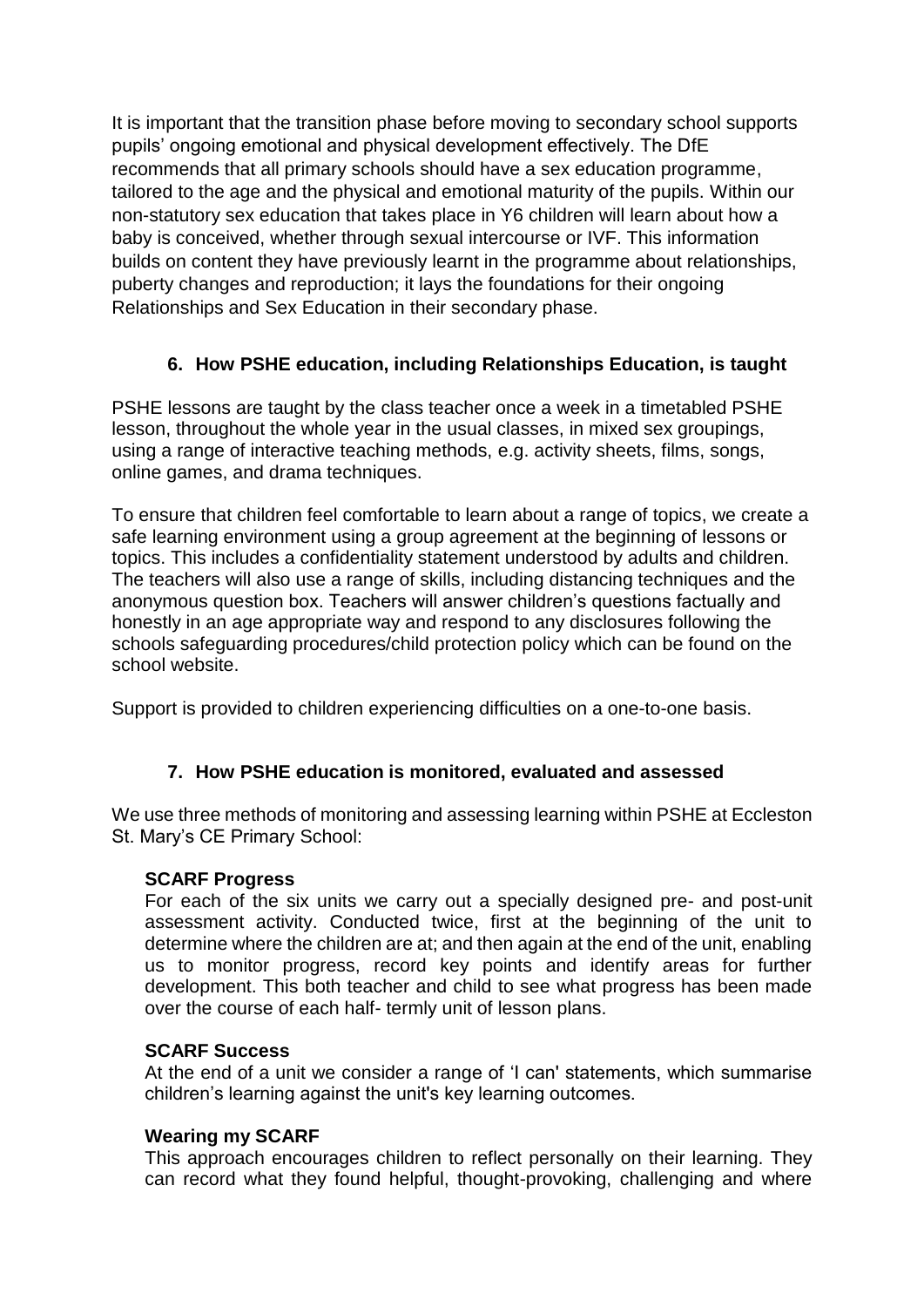their learning might take them to next. This also plays a key role in helping us to evaluate the programme.

This method of recording also enables the teacher to make an annual assessment of progress for each child, as part of the child's annual report to parents. We pass this information on to the next teacher at the end of each year.

The monitoring of the standards of children's work and of the quality of PSHE education is the responsibility of the PSHE subject lead. The work of the subject lead also involves supporting colleagues in the teaching of PSHE education and being informed about current developments in the subject.

The PSHE education subject lead gives the head teacher an annual summary report in which teaching and learning of the subject is evaluated. Areas for development are also identified. The PSHE education subject lead regularly reviews evidence of the children's work and monitors any assessments made.

#### **8. How the delivery of the content will be made accessible to all pupils**

It is not our school's policy to withdraw pupils with special educational needs from PSHE education to catch up on other national curriculum subjects: these aspects of personal and social development are as important to all pupils as their academic achievement, and contribute to it. Lesson plan content will be adapted and extra support provided where necessary to ensure all pupils are enabled to develop key skills, attributes and knowledge developed through the PSHE education programme. Work in PSHE takes into account the targets set for individual children in their Individual Education Plans (IEPs).

SCARF lesson plans are flexible and allow for teachers, who are skilled in adapting curriculum content to meet the needs of the children in their class, to adjust their content in order to meet the learning outcomes.

Our school ensures that the Relationships and Sex Education (RSE) elements of the PSHE education programme are relevant to all pupils; whatever their gender identity. All pupils learn together about all the changes that someone may experience as they go through puberty to help develop empathy and understanding and to reduce incidences of teasing or stigma. This will also ensure any child that identifies as transgender will have access to RSE that is relevant to the puberty they are likely to experience.

Our school acknowledges different ethnic, religious and cultural attitudes, as well as recognising that pupils may come from a variety of family situations and home backgrounds. These different families are acknowledged through our teaching and the use of resources that promote diversity and inclusion in Relationships Education.

Research shows that, on average, about 4% of pupils will go on to define themselves as gay, lesbian, bi-sexual or pansexual (GLBP). It is possible that some pupils will also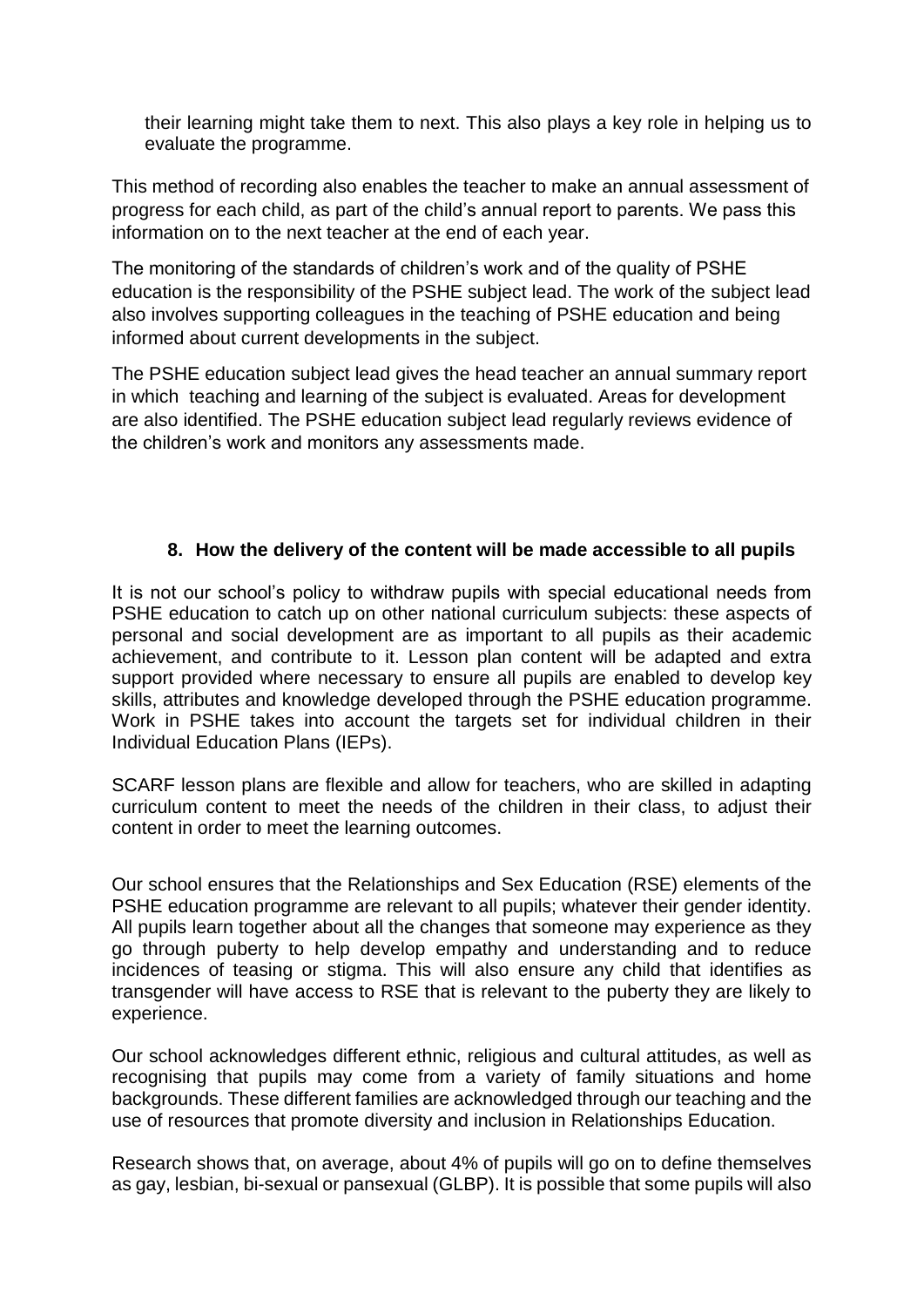have GLBP parents/carers, brothers or sisters, other family members and/or friends. Our PSHE education acknowledges this through scenarios, in a sensitive, honest and balanced consideration of sexuality. This helps create a safe environment for all pupils and staff. The public sector equality duty, created under the Equality Act, requires schools and other public authorities to eliminate discrimination and to advance equality in its everyday business, in the design of its policies and curriculum. Schools have a legal responsibility for eliminating discrimination; to do this, schools are required to raise pupils' awareness of diversity and promote respectful relationships with those who are different from them.

## **9. Parental concerns and withdrawal of students**

Parents have the right to request that their child be withdrawn from some or all of the non-statutory Sex Education our school teaches but not Relationships Education. They do not have a right to withdraw their children from those aspects of Sex Education that are taught in the statutory National Curriculum Science and Health Education. Parents are invited to view our resources and discuss any concerns with our staff.

Before granting a request to withdraw a child/ren, the head teacher will invite the parent to discuss the request with them to ensure that their wishes are understood and to clarify the nature and purpose of the curriculum. The head teacher will discuss with the parent the benefits of receiving this important education and any detrimental effects that withdrawal might have on their child. This could include any social and emotional effects of being excluded, as well as the likelihood of the child hearing their peers' version of what was said in the classes, rather than what was directly said by the teacher (although the detrimental effects may be mitigated if the parent proposes to deliver sex education to their child at home instead). The school is responsible for ensuring that should a child be withdrawn, they receive appropriate, purposeful education during the period of withdrawal.

Parents should be given every opportunity to understand the purpose and content of Relationships Education and Sex Education. Good communication and opportunities for parents to understand and ask questions about our school's approach help increase confidence in the curriculum. Details of our PSHE Scheme of Work can be found on the school website but parents are also welcome to come into school and discuss the content of the scheme of work, should they wish to do so.

# **10.Dissemination of the Policy**

This policy has been made accessible to parents, teachers and other school staff, governors through the school website. Anyone wanting a printed copy or the policy to be provided in another language or format, should make a request to the school office. Should the policy be required in other languages, please contact the school office.

Should further information about PSHE education be required, please contact the PSHE education lead, Mrs Rodofile or the Headteacher, Mrs Birchall.